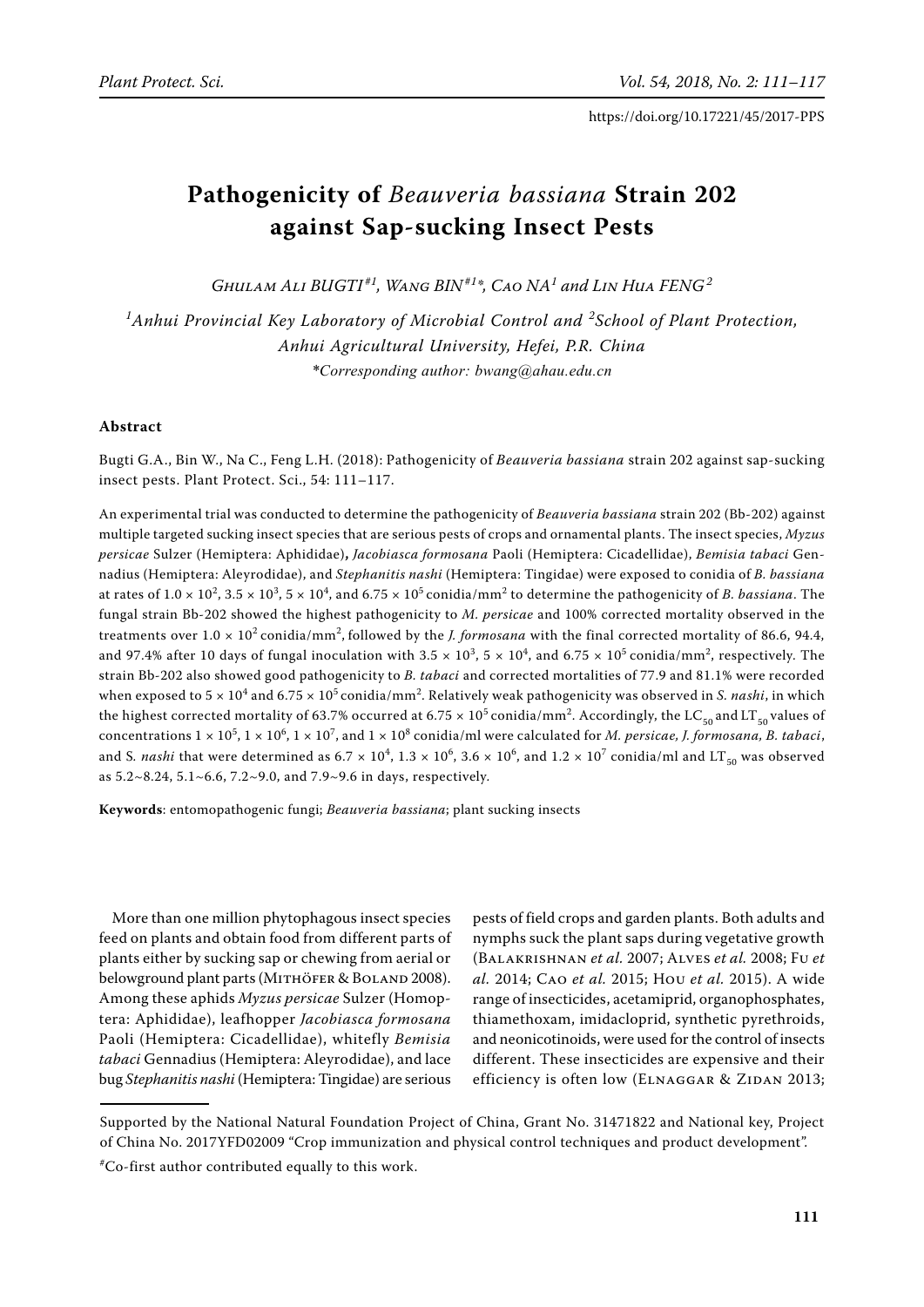Varghese & Mathew 2013; Schmidtjeffris & Nault 2016; Regan *et al.* 2017). Due to the overuse of insecticides, the most of the serious vegetable and crop insect pests have developed resistance to many insecticides (El & Devine 2003; Ma *et al.* 2007). Furthermore, chemical insecticides have adverse effects on non-target insects and humans (Decourtye & Devillers 2010; Godfray *et al.* 2014).

Biological control of insect pests with entomopathogenic fungi is an alternative to conventional insecticides, safe to plants, humans, animals (KHETAN 2001) as well as non-targeted insects (Loc *et al.* 2002; Wu *et al.* 2014). Approximately 1000 entomopathogenic fungal species are known to kill insects (Shang *et al.* 2015) and about 100 mycoinsecticides are commercially registered worldwide (Jaronski 2010). Among these pathogenic fungi, *B. bassiana* (Balsamo Crivelli) is one of the promising biocontrol agents (Biswas *et al.* 2015). *Beauveria bassiana* based mycopesticides affect 700 insect species (Glare & Milner 1991; Humber 1991; GOETTEL et al. 2000; LACEY et al. 2001; ZIMMERmann 2007) and are used in the control of agricultural, veterinary, and medical pests throughout the world (Todorova *et al.* 2002; Askary & Yarmand 2007; Mahmoud 2009; Elif *et al.* 2010). A mycopesticide kills insects as a result of the insect coming into contact with the spores either by spray droplets or by walking on a treated surface. Once the fungal spores attach to the insect's cuticle, the fungus spores penetrate into the insect's body; it takes several days for infected insects to die. The cadaver of the insect acts as a source of spores for secondary spread of the fungus (Long *et al.* 2000; Sevim *et al.* 2012). The fungal pathogens are convenient for controlling sucking insect pests (Leger & Roberts 1997; Roy *et al.* 2008).

Host specificity for entomopathogenic fungi is well known, but less information is available compared to viruses so far, hence there is dire need to explore the entomopathogenicity of fungi on multiple insect pests in the field conditions. Therefore we designed the present study to evaluate the pathogenicity of *B. bassiana* against multiple sap-sucking insect pests under laboratory conditions.

## **MATERIAL AND METHODS**

*Preparation of the entomopathogenic fungus*. The entomopathogenic fungi *B. bassiana* strain 202 (Bb-202) used in the experiment originated from a Cerambycidae (Coleoptera) beetle species and was

provided by Research Center on Entomogenous Fungi (RCEF, WDCM1031), Anhui Agricultural University, Hefei (31°N and 117°E), China. The strain was preserved at –70°C prior to use. Amount of 200 µl of the spore suspension were inoculated to Sabouraud dextrose agar SDA (agar 20 g, peptone 10 g, dextrose 40 g, potassium 0.5 mg, cycloheximide 40 g, and penicillin/streptomycin 2.5 ml in 1000 ml distilled water) medium using Petri dishes (9 cm diameter) and kept at  $24 \pm 1$ °C in an incubation chamber for 12 days. Fully grown conidia were harvested from the upper surface of the culture by scraping and diluted in a 200-ml conical flask containing 150 ml 0.05% Tween 80. The flask containing conidia was subjected to the vortex for 5 min for homogenisation. The diluted conidia were filtered through a sterile 30-ml syringe with cotton into a sterile small beaker. Then suspensions were adjusted to defined concentrations using a haemocytometer and a microscope. Conidial suspensions were standardised at  $1 \times 10^5$ ,  $1 \times 10^6$ , and  $1 \times 10^7$ , and  $1 \times 10^8$  conidia/ml.

*Insect collection and bioassay procedures*. The insects green peach aphid *Myzus persicae* Sulzer (Hemiptera: Aphididae)**,** tea green leafhopper *Jacobiasca formosana* Paoli (Hemiptera: Cicadellidae), sweat potato whitefly *Bemisia tabaci* Gennadius (Hemiptera: Aleyrodidae), and Japanese pear lace bug *Stephanitis nashi* (Hemiptera: Tingidae) were collected in plant gardens of Anhui Agricultural University, Hefei, China from *Pittosporum tobira, Prunus cerasifera*, *Gardenia jasmiodides,* and *Malus halliana*, respectively. *B. tabaci* and *J. formosana* were collected manually with a small aspirator, *M. persicae* and *S. nashi* by picking infested leaves of host plants. About 700 individuals of each species were collected.

Insects were brought to the laboratory and fed with host plant twigs until adult eclosion, then used for the fungal bioassay. *B. tabaci* and *J. formosana* were placed cooled for 5 min at 5°C temperature to avoid escaping and make inoculation easy. Conidial suspensions at four different concentrations of  $1 \times 10^5$ ,  $1 \times 10^6$ ,  $1 \times 10^7$ , and  $1 \times 10^8$  conidia/ml were used in the bioassay.

The 2-ml conidial suspension from each concentration was sprayed on the tested insects with the Potter Precision Laboratory Spray Tower (UK) having a droplet spray nozzle (0.7 mm internal diameter). A glass slip  $(20 \times 20 \text{ mm})$  was placed in Petri dish along with leaves on the bucket bottom to collect the number of sprayed conidia while insects were exposed. The conidia on the slip were randomly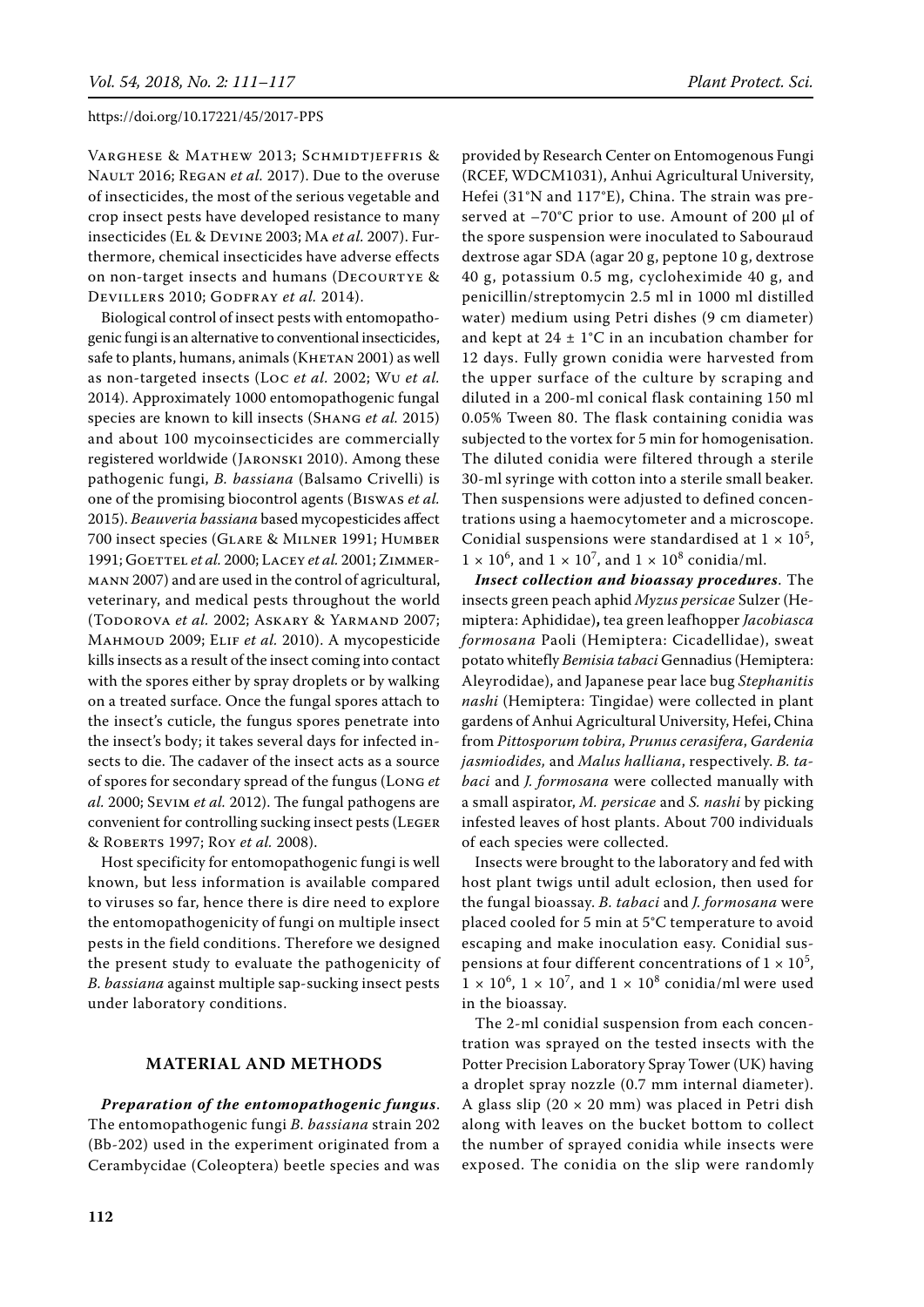counted from 5 fields  $(0.01 \text{ mm}^2/\text{field})$  under the electric microscope at 400× magnification and an average number of conidia per  $mm<sup>2</sup>$  was calculated. After spraying with conidial concentrations  $1 \times 10^5$ ,  $1 \times 10^6$ ,  $1 \times 10^7$ , and  $1 \times 10^8$  the numbers of conidia per unit area were calculated as  $1.0 \times 10^2$ ,  $3.5 \times 10^3$ ,  $5 \times 10^4$ , and  $6.75 \times 10^5$  conidia/mm<sup>2</sup>, respectively. The control insects which were sprayed with 0.05% Tween-80, both treated and control insects were then transferred into plastic boxes ( $17 \times 12 \times 5.5$  cm) with host plant twigs and placed in an insect rearing chamber at  $21 \pm 1$ °C and RH 78  $\pm$  5%. Fresh twigs were changed daily through a hole (6 cm diameter) on the top of the plastic box covered with nylon fabric to prevent adults to escape. Each treatment was repeated 4 times (20 insects of each species/replicate). Daily observations were continued for up to 10 days. The dead insects were removed from the boxes and placed in Petri dishes with wet filter paper providing moisture for mycelial growth.

*Data analysi***s**. Insect mortality percentage was corrected by Abbott's formula:  $[1 - (nt/nc)] \times 100$ ; where:  $n$  – insect population;  $t$  – treatment;  $c$  – control. The differences were tested by one-way ANOVA followed by Tukey's test. Data were further subjected to probit analysis, generating a concentration-mortality relationship for the estimates of  $LC_{50}$  and associated 95% confidence limits for each concentration.  $LT_{50}$  test was performed to check the efficiency of concentrations within a period of time. All the statistical analyses were performed using SPSS v 21.0. (2012). The significance level of *P* ≤ 0.05 was accepted. Pictures were taken with Microscope Model Olympus 1X-71 with DP.26 camera, lenses U Plan FL N.4x0.13 phL and 10x0.25 RC1.

## **RESULTS**

*B. bassiana* strain 202 was pathogenic to all target insect pests (Figure 1). The final corrected mortalities ranged from 73.6% to 100% for the *M. persicae* population, 82.6–97.7% for the *J. formosana* population, 53.9–81.1% for *B. tabaci*, and 6.1–63.7% for *S. nashi* (Figure 2). Mortality increased as the conidial concentration increased, especially in *S. nashi* and *B. tabaci*, when it was observed that the development of fungal disease depends on conidial density (Figure 3).

*Myzus persicae*. Strong virulence of the fungal strain against the *M. persicae* population was observed in all treatments. The final corrected mortality 73.6, 100, 100, and 100% was observed after exposure to  $1.0 \times 10^2$  conidia/mm<sup>2</sup>,  $3.5 \times 10^3$ ,  $5 \times 10^4$ , and  $6.75 \times 10^5$  conidia/mm<sup>2</sup>, respectively (Figure 2) while mortality in the control was < 10%, significantly less than in all fungal treatments ( $df = 4$ ,  $F = 5.15$ ,  $P = 0.001$ ). The LT<sub>50</sub> varied with the fungal concentrations. The highest  $LT_{50}$  of 8.2 days was observed in the lowest concentration of  $1 \times 10^5$ conidia/ml. No significant difference was observed in LT<sub>50</sub> between the other three concentrations of  $1 \times 10^6$ ,  $1 \times 10^7$ , and  $1 \times 10^8$  conidia/ml. The high pathogenicity of the fungal strain to *M. persicae* resulted in the lowest LC<sub>50</sub> of 6.70  $\times$  10<sup>4</sup> conidia/ml (Table 1).

*Jacobiasca formosana*. *B. bassiana* strain 202 was also highly virulent for *J. formosana*. The final corrected mortality of 82.6, 86.6, 94.4, and 97.4% was wererecorded when the insect was treated with 1.0 ×  $10^2$ ,  $3.5 \times 10^3$ ,  $5 \times 10^4$ , and  $6.75 \times 10^5$  conidia/mm<sup>2</sup>, respectively (Figure 2) while mortality in the control was 7.5 %. All treatments had a significant effect on the *J. formosana* population  $(df = 4, F = 3.96 P = 0.004)$ .



Figure 1. Insects infected by the entomopathogenic fungus *B. bassiana* strain 202: (**A**) *M. persicae*, (**B**) *J. formosana*, *(***C**) *B. tabaci*, and (**D**) *S. nashi*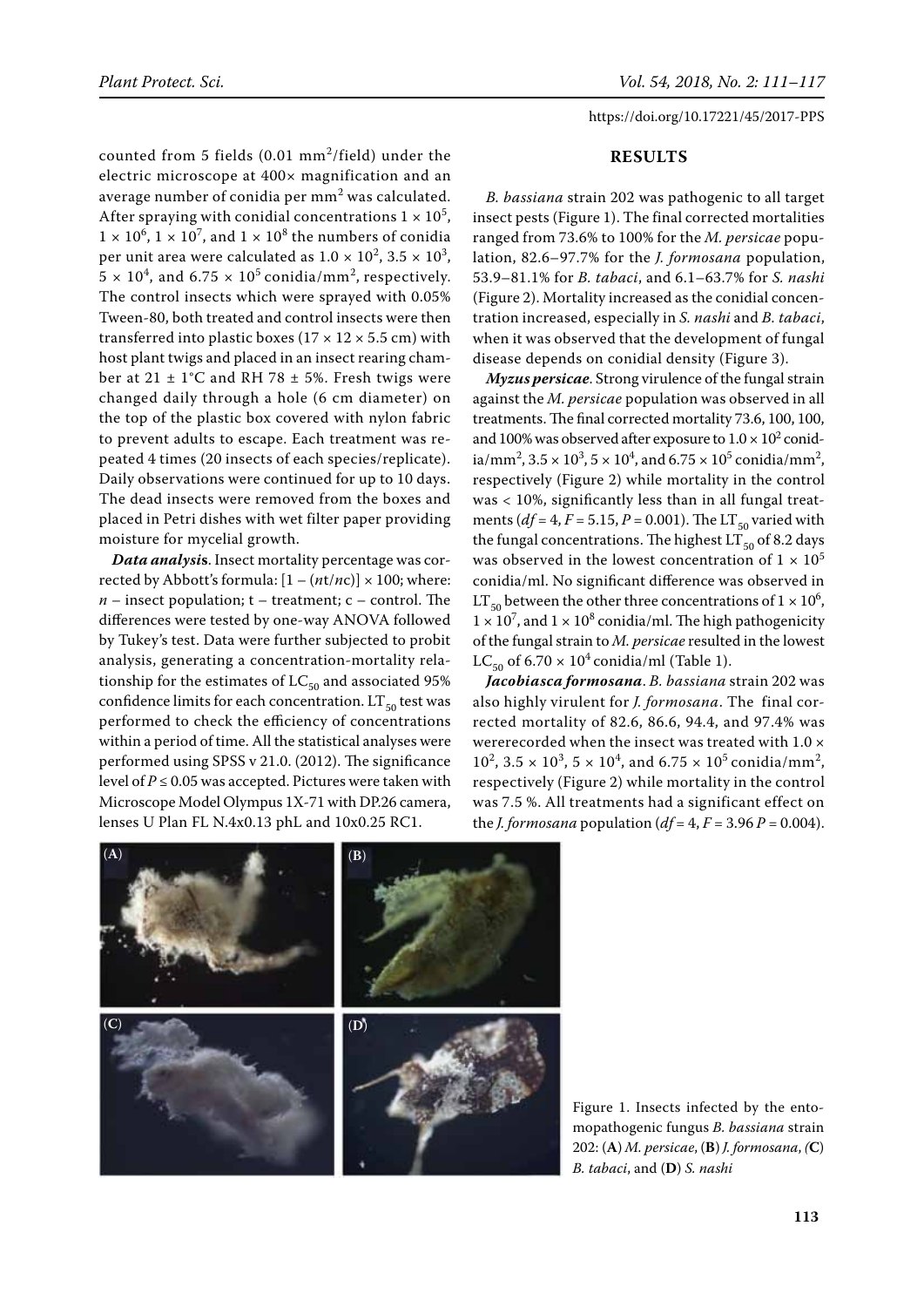

Figure 2. Corrected mortality (%) of different nsect pests caused by different conidial density of *Beauveria bassiana*: (**A**) *M. persicae,* (**B**) *J. formosana*, *(***C**) *B. tabaci*, and (**D**) *S. nashi*

T1 =  $1.0 \times 10^2$  conidia/mm<sup>2</sup>; T2 =  $3.5 \times 10^3$ conidia/mm<sup>2</sup>; T3 =  $5 \times 10^4$  conidia/mm<sup>2</sup>; T4 =  $6.75 \times 10^5$  conidia/mm<sup>2</sup>; data with different lowercase letters indicate significant differences at 0.05 level

The  $LT_{50}$  was 6.3, 6.6, 5.7, and 5.1 days at concentrations of  $1 \times 10^5$ ,  $1 \times 10^6$ ,  $1 \times 10^7$ , and  $1 \times 10^8$  conidia/ml, respectively. The  $\mathop{\rm LC}\nolimits_{50}$  was  $1.33 \times 10^6$  conidia/ml, slightly higher than in *M. persicae* (Table 1).

*Bemisia tabaci*. After the exposure of *B. tabaci* to fungal conidia at a rate of  $1.0 \times 10^2$ ,  $3.5 \times 10^3$ ,  $5 \times 10^4$ , and  $6.75 \times 10^5$ mm<sup>2</sup> the corrected mortalities 53.6–81.1% were recorded as in the lowest to

the highest treatment. The higher rates,  $3.5 \times 10^3$ and  $5 \times 10^4$  conidia/mm<sup>2</sup>, were more efficient than the lowest rate of conidia/mm<sup>2</sup>. The mortality of the control was 8.8%. All conidial concentrations had a significant effect ( $df = 4$ ,  $F = 4.96$ ,  $P = 0.001$ ). However, average mortality at the higher rate of conidia was 25% higher than at a lower conidial rate applied to the insect (Figure 2). *B. bassiana* thus showed

Table 1. Estimated lethal time and lethal concentration dose mortality (LT<sub>50</sub> and LC<sub>50</sub>) of *Beauveria bassiana* against different insect pests

| Insect       | Concentrations  | Estimated $(LT_{50})$ | Lower bound | Upper bound | LC $_{50}$          |
|--------------|-----------------|-----------------------|-------------|-------------|---------------------|
| M. persicae  | $1 \times 10^5$ | 8.2                   | 7.5         | 9.2         | $6.7\times10^4$     |
|              | $1\times10^6$   | 5.2                   | 4.8         | 5.9         |                     |
|              | $1\times10^7$   | 6.2                   | 6.0         | 6.5         |                     |
|              | $1\times10^8$   | 5.6                   | 5.1         | 6.5         |                     |
| J. formosana | $1\times10^5$   | 6.3                   | 5.6         | 7.7         | $1.3 \times 10^{6}$ |
|              | $1\times10^6$   | 6.6                   | 6.4         | 6.8         |                     |
|              | $1\times10^7$   | 5.7                   | 5.2         | 6.5         |                     |
|              | $1\times10^8$   | 5.1                   | 4.3         | 6.7         |                     |
| B. tabaci    | $1\times10^5$   | 9.0                   | 8.7         | 9.3         | $3.6\times10^6$     |
|              | $1\times10^6$   | 8.4                   | 8.2         | 8.7         |                     |
|              | $1 \times 10^7$ | 7.6                   | 7.0         | 8.2         |                     |
|              | $1 \times 10^8$ | 7.2                   | 6.8         | 7.7         |                     |
| S. nashi     | $1\times10^5$   |                       |             |             | $1.2 \times 10^{7}$ |
|              | $1\times10^6$   | 9.5                   | 8.4         | 11.5        |                     |
|              | $1 \times 10^7$ | 9.6                   | 8.6         | 11.3        |                     |
|              | $1 \times 10^8$ | 7.9                   | 7.5         | 8.3         |                     |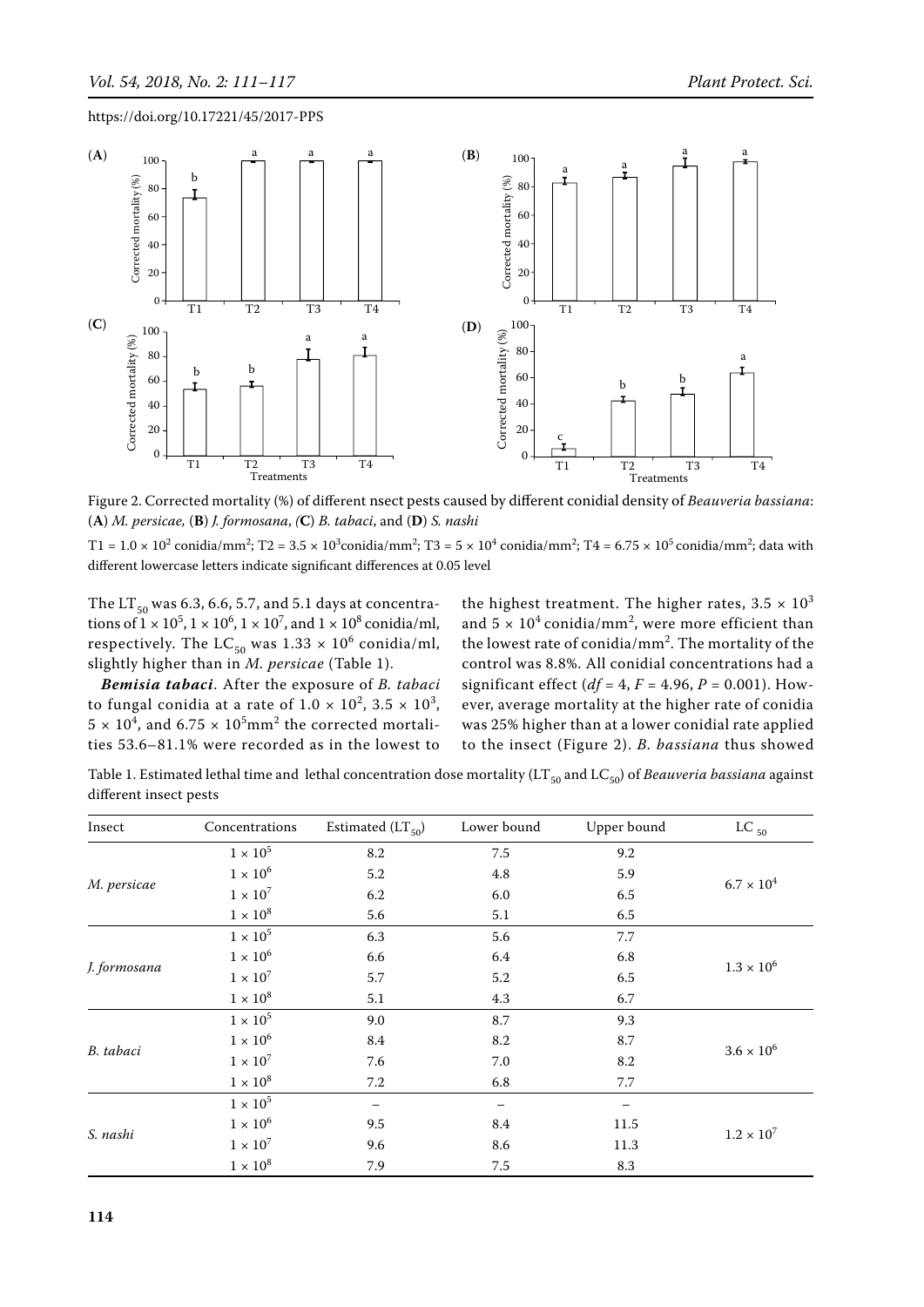

Figure 3. Cumulative mortality (%) of different insect pests caused by different conidial density of *Beauveria bassiana*: (**A**) *M. persicae*,(**B**) *J. formosana*, *(***C**) *B. tabaci*, and (**D**) *S. nashi*

T1 =  $1.0 \times 10^2$  conidia/mm<sup>2</sup>; T2 =  $3.5 \times 10^3$  conidia/mm<sup>2</sup>; T3 =  $5 \times 10^4$  conidia/mm<sup>2</sup>; T4 =  $6.75 \times 10^5$  conidia/mm<sup>2</sup>

some pathogenicity, but not so strong as in the case of *M. persicae* and *J. formosana*. The LT<sub>50</sub> at the four concentrations ranged from 9.0 to 7.2 days and was nearly 2 days longer than in *J. formosana*. The  $LC_{50}$ value was estimated  $3.6 \times 10^6$  conidia/ml (Table 1).

*Stephanitis nashi.* The *B. bassiana* strain 202 was the least virulent for *S. nashi*. A maximum final corrected mortality of 63.7% was observed at 6.75  $\times$  10<sup>5</sup> conidia/ $mm^2$ , while low mortality of 6.1% was observed at  $1.0 \times 10^2$  conidia/mm<sup>2</sup> (Figure 2). The mortality of the control was 1.3%. There was no significant difference between the rate of  $1.0 \times 10^2$  conidia/mm<sup>2</sup> and the control, while other treatments were significantly different from the control ( $df = 4$ ,  $F = 8.7$ ,  $P = 0.001$ ). The  $LT_{50}$  was 9.5, 9.6, and 7.9 days for conidial concentrations of  $1 \times 10^6$ ,  $1 \times 10^7$  and  $1 \times 10^8$ , respectively (Table 1). The  $LC_{50}$  was  $1.2 \times 10^7$  conidia/ml.

## **DISCUSSION**

Entomopathogenic fungi play an important role in the control of sap-sucking insect pests. The pathogenicity of *B. bassiana* was observed on *Nilaparvata lugens* where mortality ranged from 17.2% to 79.1% after 10 days of inoculation (Li *et al.* 2014). Similarly, Zafar *et al.* (2016) found that *B. bassiana* induced mortality of 65.30% and 88.82% on eggs and nymphs of *Bemisia*  *tabaci*, respectively. Wu *et al.* (2016) demonstrated the control efficiency of *B. bassiana* and predatory mite *Neoseiulus barkeri* as biological control against *Frankliniella occidentalis*, furthermore they stated that *B. bassiana* caused 77.5% mortality and showed rapid control against *Frankliniella occidentalis* as compared to the predatory mite. In our experiment the *B. bassiana* strain 202 showed good pathogenicity to both *M. persicae* and *J. formosana*, medium virulence on *B. tabaci*, and weak virulence on *S. nashi*. It could be speculated that the fungal strain Bb-202 has a great potential of the efficient control of *M. persicae*, *J. formosana* and even of the *B. tabaci* population, but was not efficient against the *S. nashi* population.

Development of a fungal disease in an insect pest population is normally considered as dosage-dependent and insect mortality usually highly varies with conidial concentration. Selvaraj *et al.* (2012) observed that the pathogenicity of *B. bassiana* to *Aphis craccivora* was closely related to application dosage. Mortality of 94.98% occurred in the treatment with  $1 \times 10^{10}$  conidia/ml while it decreased to 58.56% in the treatment with  $1 \times 10^4$  conidia/ml. Similarly, Poprawski *et al.* (1999) mentioned that the dosage of fungal conidia highly affected the insect control, they observed 79.8 and 94.4% mortality when they applied  $2.5 \times 10^{13}$  and  $5 \times 10^{13}$  conidia/ha mycocides, respectively.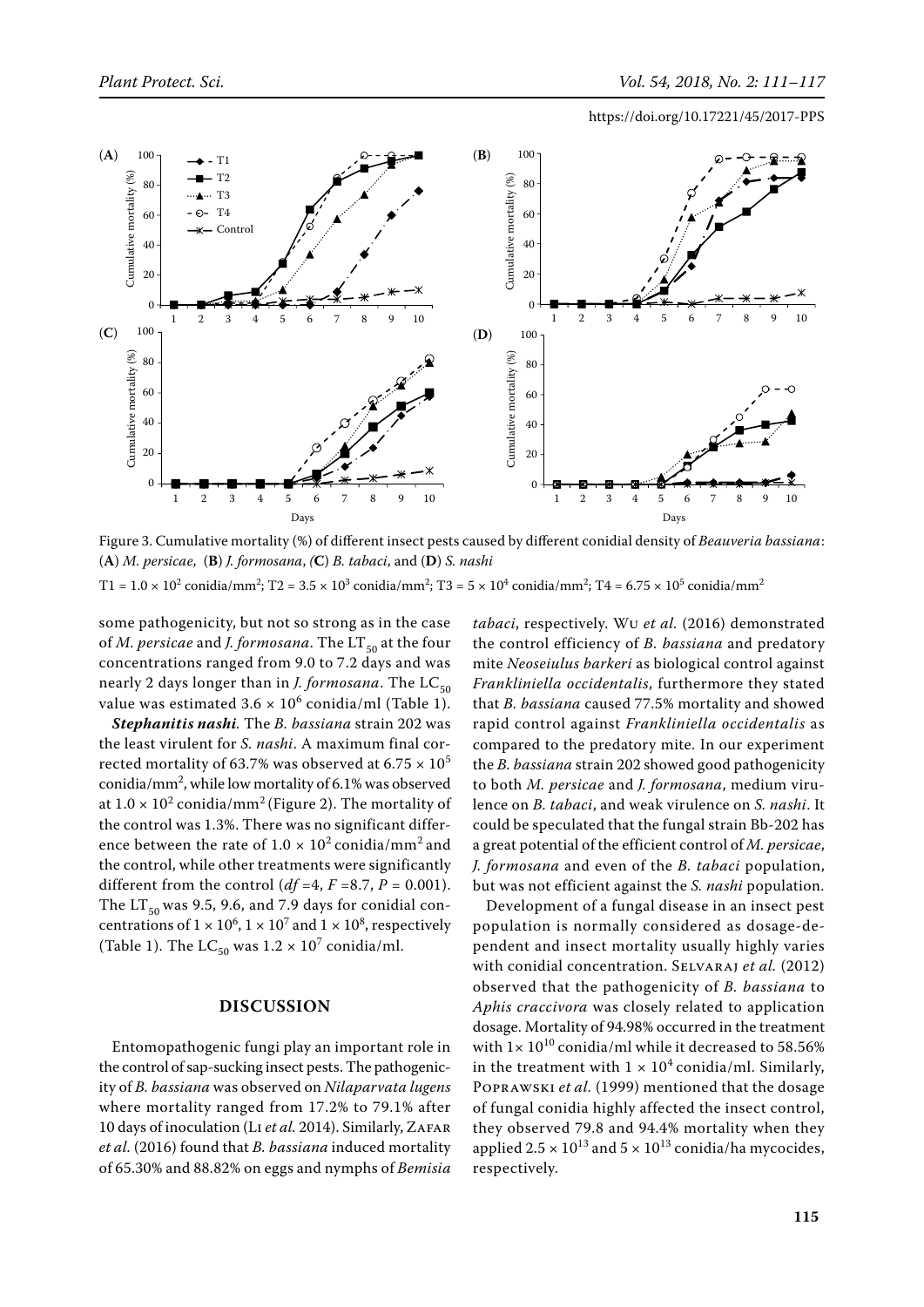The present study revealed that *B. bassiana* is highly effective to control the pest population of target species; however, the pathogenicity level varies from species to species. Several authors described the pathogenicity level of fungal species in different insect pests. Wu *et al.* (2014) demonstrated the host specificity of *B. bassiana* (isolate SZ-26) on various insect species in field conditions. They observed the maximum 96% mortality of *Frankliniella occidentalis,* whereas the lowest pathogenicity to predatory species (mites). Similarly, Riosvelasco *et al.* (2009) reported that *B. bassiana*  and *M. anisopliae* strains are highly pathogenic to psyllids, thrips, and whiteflies, further, the pathogenicity level of these strains ranged from 80% to 100%, respectively. Moreover, MOHAMMADBEIGI and PORT (2013) compared the pathogenicity level of *B. bassiana* and *M. anisopliae* and concluded that *B. bassiana* suppressed 100% population of horned grasshopper compared to *M. anisopliae* 47%. Likewise, Sevim *et al.* (2013) investigated the entomopathogenicity of thirteen fungal isolates, they found the *B. bassiana* isolate KTU.24 more lethal against lace bug, nymphs 83% and adults 80% compared to all other fungal isolates.

In the present study, we concluded that the Bb-202 strain has a strong potential for the control of sapsucking insect pests. It was highly efficient against *M. persicae* and *M. persicae*. Effective control of *B. tabaci* was recorded only in high dosage treatments. A weak pathogenicity was observed in the *S. nashi* population. The biological control of multiple insect pests by one pathogenic fungal strain is thus possible and helpful in IPM strategies.

*Acknowledgements*. The authors would like to thank the Anhui Provincial Key Laboratory of Microbial Control, Anhui Agricultural University, Hefei, China for providing the fungal strain.

## **R e f e r e n c e s**

- Alves M., Boscolo M., Fernandes O.A., Nunes M.A. (2008): Mortality of *Bemisia tabaci* biotype B (Sternorrhyncha: Aleyrodidae) adults by aliphatic and aromatic synthetic sucrose esters. Brazilian Archives of Biology & Technology, 51: 1115–1119.
- Askary H., Yarmand H. (2007): Development of the entomopathogenic hyphomycete *Lecanicillium muscarium* (Hyphomycetes: Moniliales) on various hosts. European Journal of Entomology, 104: 67–72.
- Balakrishnan N., Murugesan N., Vanniarajan C., Ramalingam A., Suriachandraselvan M. (2007): Screening of

cotton genotypes for resistance to leafhopper, *Amrasca biguttula biguttula* Ishida in Tamil Nadu. Journal of Cotton Research & Development: 120–121.

- Biswas C., Dey P., Gotyal B.S., Satpathy S. (2015): A method of multiplex pcr for detection of field released *Beauveria bassiana*, a fungal entomopathogen applied for pest management in jute (*Corchorus olitoriu*s). World Journal of Microbiology and Biotechnology, 31: 1–5.
- Cao H.H., Liu H.R., Zhang Z.F., Liu T.X. (2015): The green peach aphid *Myzus persicae* perform better on pre-infested chinese cabbage *Brassica pekinensis* by enhancing host plant nutritional quality. Scientific Reports, 6: 21954. doi: 10.1038/srep21954
- Decourtye A., Devillers J. (2010): Ecotoxicity of Neonicotinoid Insecticides to Bees. New York, Springer.
- El K.H., Devine G.J. (2003): Insecticide resistance in Egyptian populations of the cotton whitefly, *Bemisia tabaci* (Hemiptera: Aleyrodidae). Pest Management Science, 59: 865–871.
- Elif T., Ali S., Zihni D., Mahmut E., Ismail D. (2010): Isolation and virulence of entomopathogenic fungi against the great spruce bark beetle, *Dendroctonus micans* (Kugelann) (Coleoptera: Scolytidae). Biocontrol Science and Technology, 20: 695–701.
- Elnaggar J.B., Zidan E.H.A. (2013): Field evaluation of imidacloprid and thiamethoxam against sucking insects and their side effects on soil fauna. Journal of Plant Protection Research, 53: 375–387.
- Fu J.Y., Han B.Y., Xiao Q. (2014): Mitochondrial *coi* and 16s RNA evidence for a single species hypothesis of *E. vitis, J. formosana* and *E. onukii* in East Asia. PloS ONE 9 (12): e115259. doi: 10.1371/journal.pone.0115259
- Glare T.R., Milner R.J. (1991): Ecology of entomopathogenic fungi. In: Handbook of Applied Mycology Humans Animals and Insects. Vol. 2. New York, Dekker: 547–612.
- Godfray H.C.J., Blacquière T., Field L.M., Hails R.S., Petrokofsky G., Potts S.G., Raine N.E., Vanbergen A.J., McLean A.R. (2014): A restatement of the natural science evidence base concerning neonicotinoid insecticides and insect pollinators. Proceedings of the Royal Society B: Biological Sciences, 281 (1786). doi: 10.1098/rspb.2014.0558
- Goettel M.S., Inglis G.D., Wraight S.P. (2000): Fungi. Dordrecht, Springer.
- Hou M., Liu Y., Wang B. (2015): Laboratory assessment on virulence of entomogenous fungi against *Stephanitis nashi*. Chinese Journal of Biological Control, 31: 853–859.
- Humber R.A. (1991): Fungal pathogens of aphids. In: Proceedings of an Osu Centennial Event: 45–56.
- Jaronski S.T. (2010): Ecological factors in the inundative use of fungal entomopathogens. Biocontrol, 55: 159–185.
- Khetan S.K. (2001): Microbial pest control. Journal of Phytopathology, 149: 491–492.